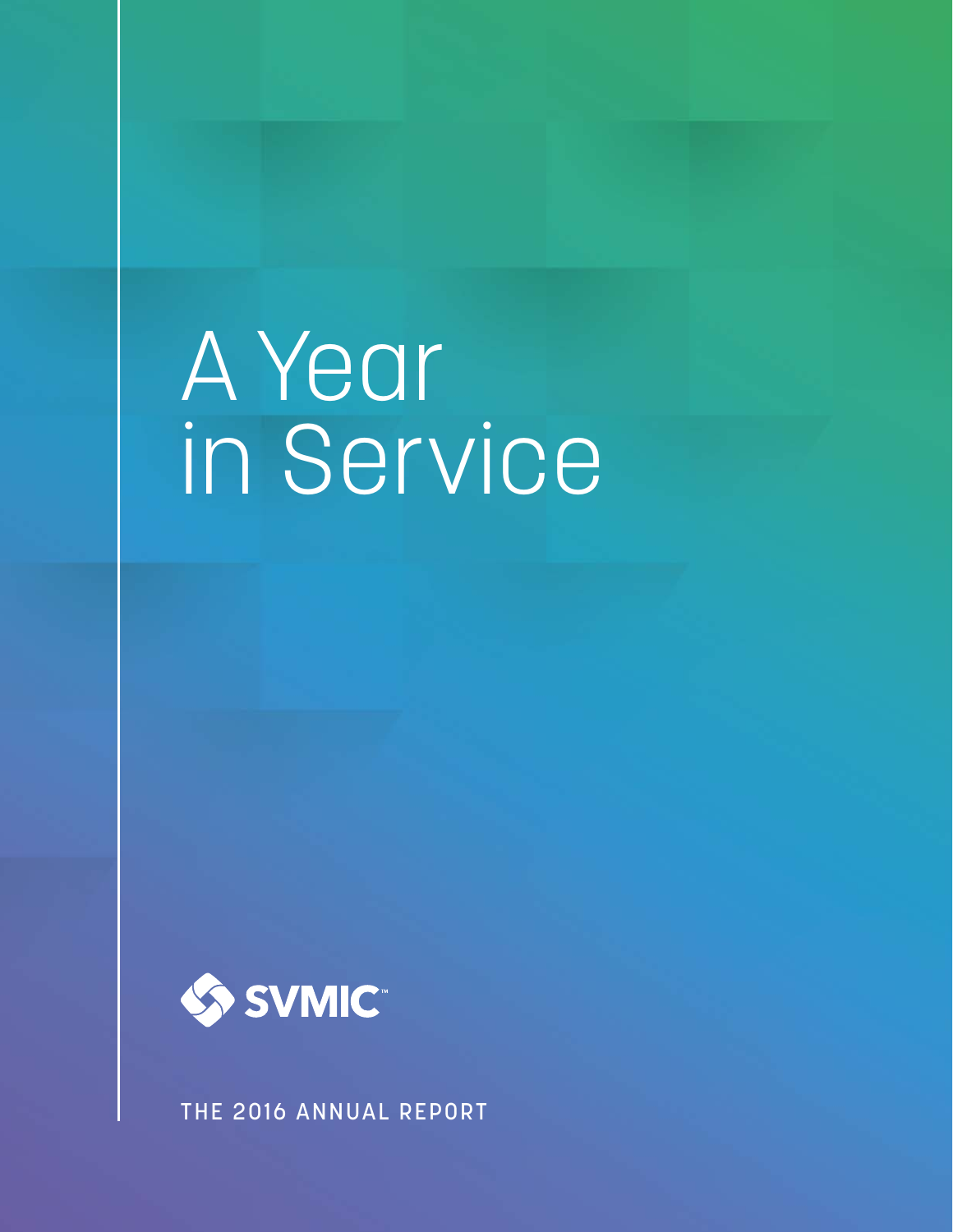# Letter from the Chair

This is a challenging time for our healthcare system, particularly for doctors. Productivity pressures, reduced reimbursement, and increasingly onerous administrative and regulatory burdens are making life more difficult for physicians. Every day we strive to serve you and to help you successfully navigate through these challenging times. As your liability insurer, we understand the emotional toll that comes with being accused of medical malpractice. When this happens, we are committed to providing you absolutely the best support. This support comes both from our panel of expert defense attorneys who help defend your reputation and protect your assets and from our in-house claims staff who are available to answer your questions and address your concerns at any time. If you have had the misfortune of having had a lawsuit filed against you, then you understand the value of having SVMIC on your side. We appreciate the opportunity to serve you in this way.

While claim defense is always our primary focus, SVMIC serves our policyholders in many other ways. Our consulting group helps doctors with concerns about HIPAA requirements, dealing with electronic medical record systems, and other business issues you face daily. Our risk education and evaluation groups work tirelessly to develop relevant content for our seminars and to conduct evaluations that help you reduce risks in your practices. Our underwriting team is committed to answering your service needs personally and professionally while exceeding your expectations. Behind the scenes, many other support and infrastructure teams at SVMIC serve each day to keep the company strong and modern.

As we discuss service, I want to thank the many doctors who contribute to SVMIC's governance. Whether serving on our board or one of SVMIC's committees, these doctors provide invaluable guidance that drives SVMIC's activities and strategies focused on the current and future needs

of doctors. In particular, I would like to thank members of our recent Fellows class. These thirteen doctors are now integrated into our committees and are providing excellent new perspective to our team. Physician governance ensures that SVMIC keeps your interest at heart.

SVMIC values your feedback. You have told us clearly that you desire more online educational opportunities. Over the last year we have been working diligently to address this need. In January of this year we introduced greatly expanded online offerings, including opportunities for continuing education and easier access to the resources you need. We enjoy seeing you at our live seminars, but we hope that this offering will improve your experience when attending a live seminar is not possible.

Two thousand sixteen was another excellent year for SVMIC. We celebrated our fortieth anniversary, launched our new branding, completely revamped our website, and paid seven million dollars in policyholder dividends. We also updated our mission, vision and values statements to clarify our focus on providing the absolute best service to you, our policyholders. From a financial perspective, we are stronger than ever, and we stand ready to meet our commitments to you. We thank you for placing your trust in SVMIC, and we look forward to serving you in the future.



**Hugh Francis, III, MD Chair of the Board**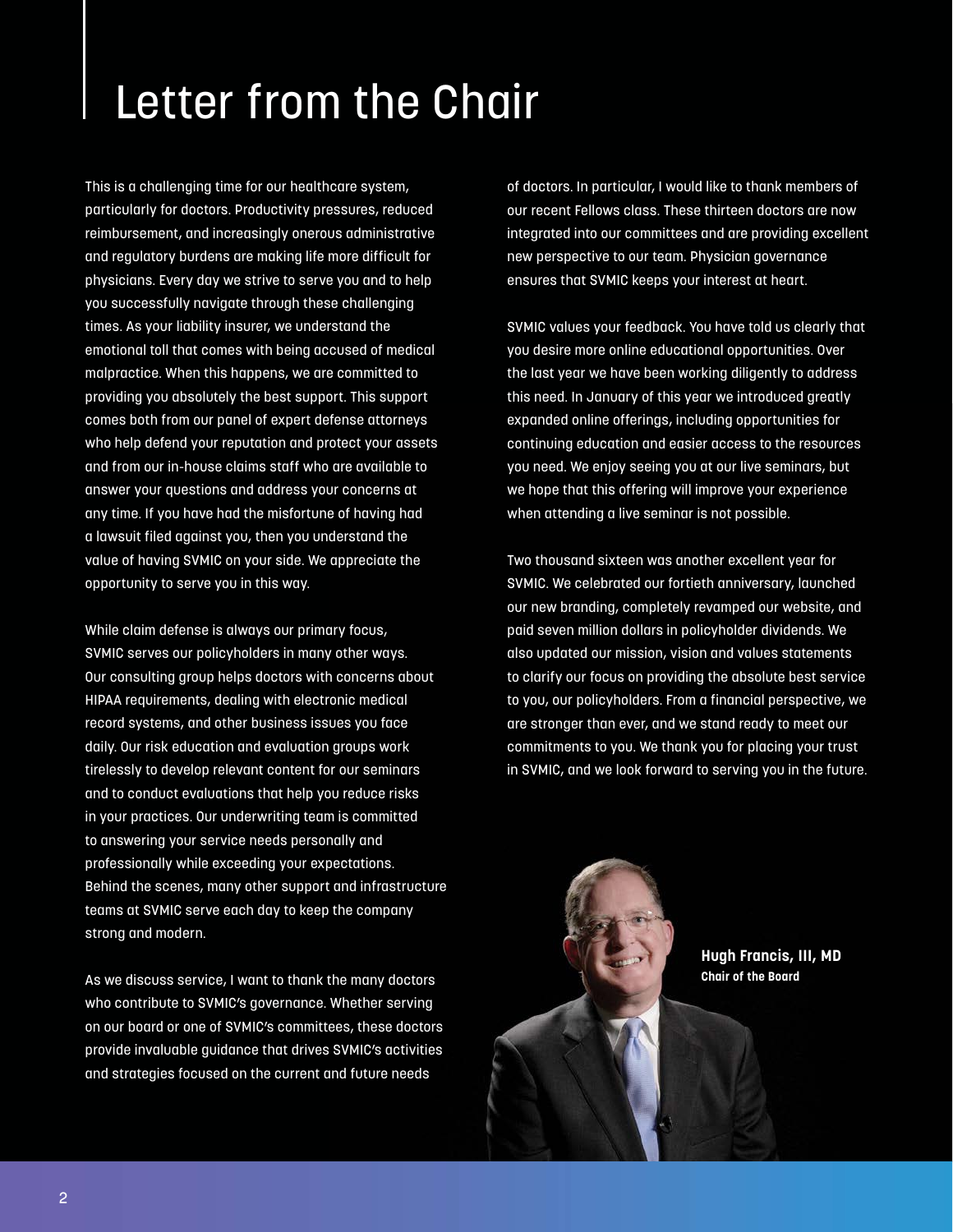### Our Mission

We support, protect and advocate for physicians and other healthcare providers.

### Our Vision

Be the premier provider of medical professional liability insurance, education and support in the markets we serve.

### Our Values



Do the right thing, always. **INTEGRITY**



Act promptly and decisively, anchored by deep knowledge and careful listening. **RESPONSIVENESS**



Work enthusiastically with others and be open to different perspectives. **COLLABORATION**



#### **SERVICE**

Commit to helping policyholders, team members and community.



**INNOVATION**

Continually seek better solutions while anticipating future needs.



**STEWARDSHIP**

Take good care of the resources entrusted to us.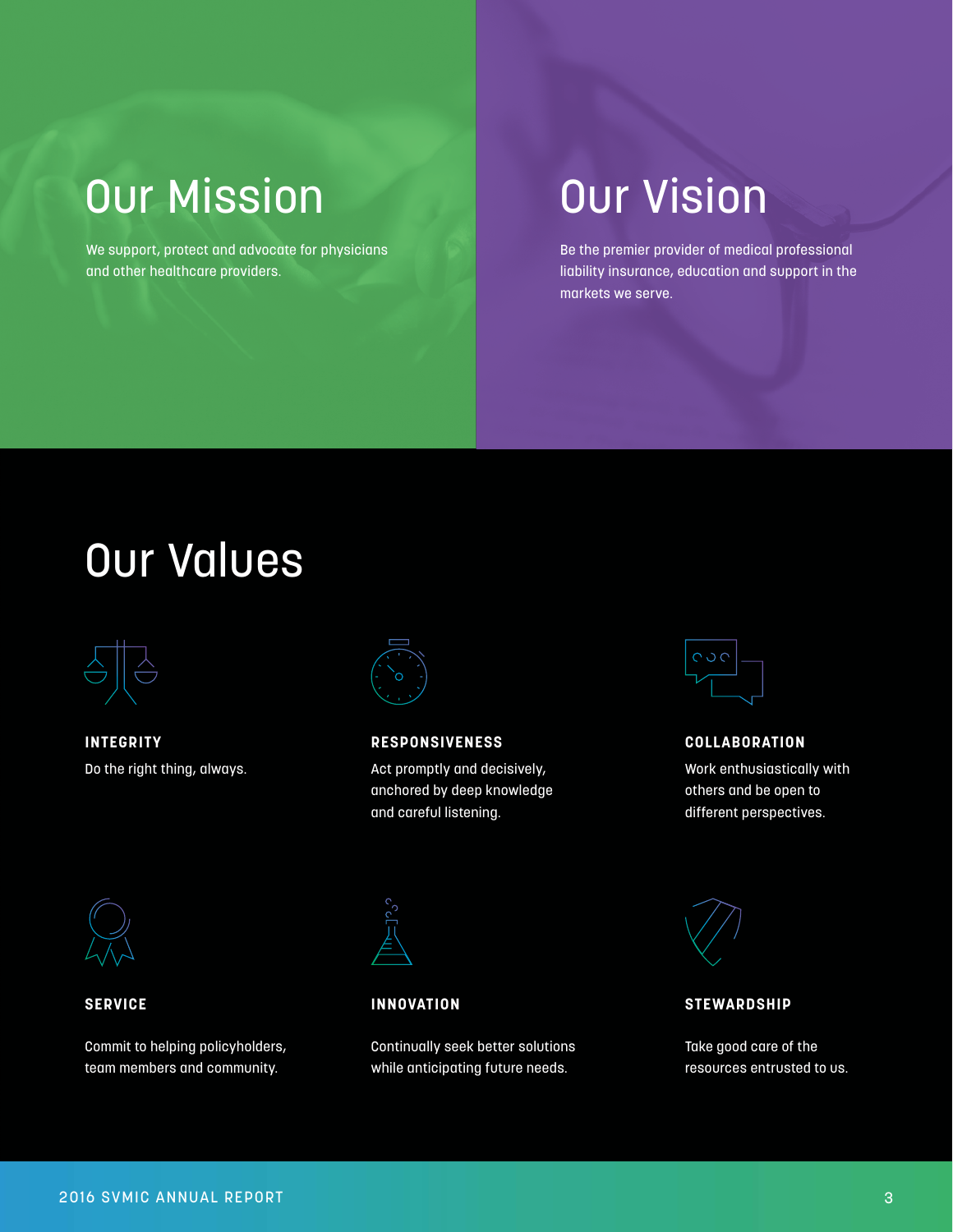# Spotlight on Service



**Carolyn Thompson** MD

Carolyn C. Thompson, MD, is an OBGYN practicing in Nashville, Tennessee. She described how the SVMIC claims staff came to her defense.

"Since starting my career in Nashville 20 years ago, I have fortunately – or unfortunately – been defended by SVMIC on two occasions. While it is unfortunate that I have been involved in two lawsuits, I consider myself quite fortunate to have had SVMIC in my corner on both occasions. My experience with SVMIC has never been anything but positive; I have found the claims staff to be knowledgeable and encouraging – qualities important to someone who has just been confronted with a crisis," said Thompson.

Thompson credited SVMIC with working seamlessly with her defense attorney to prepare her for her suits. "The claims staff, of course, set me up with my attorney in both cases. In my most recent case, there were other parties to the suit, and the claims staff helped keep my attorney and me apprised of the various 'pieces of the puzzle' as we navigated our way through the suit. This was particularly important as we approached the culmination of the suit, as SVMIC served as the go-between amongst the several parties. We were able to reach a favorable outcome in large part due to negotiations on the part of SVMIC with the plaintiff's attorney and the attorney for the other defendants," she said. Thompson noted she continues to be impressed with the availability and knowledge of the claims staff. "SVMIC service means having a culture in which the needs and best interests of the physicians are foremost."



**Courtney Woodmansee** MD

Dr. Courtney Woodmansee is a dermatologist with Memphis Dermatology Clinic in Memphis, Tennessee. SVMIC's Medical Practice Services division was able to provide support and guidance as the practice's ownership changed hands.

### *"SVMIC has been instrumental in educating us on the business side of medicine."*

"Our clinic was at a point of transition when we asked SVMIC to assist us," explained Woodmansee. "The younger physicians were buying in to the practice, and as employees we had very little knowledge of the business side. SVMIC performed a financial analysis, facilitated a strategic planning meeting, developed a pro forma and was instrumental in hiring our new Executive Director."



**Fred Drews** CEO

Fred Drews is CEO of Mid-Tennessee Bone & Joint Clinic in Columbia, Tennessee. SVMIC's Medical Practice Services division has conducted assessments and staff training and has provided ongoing support for them for almost 20 years.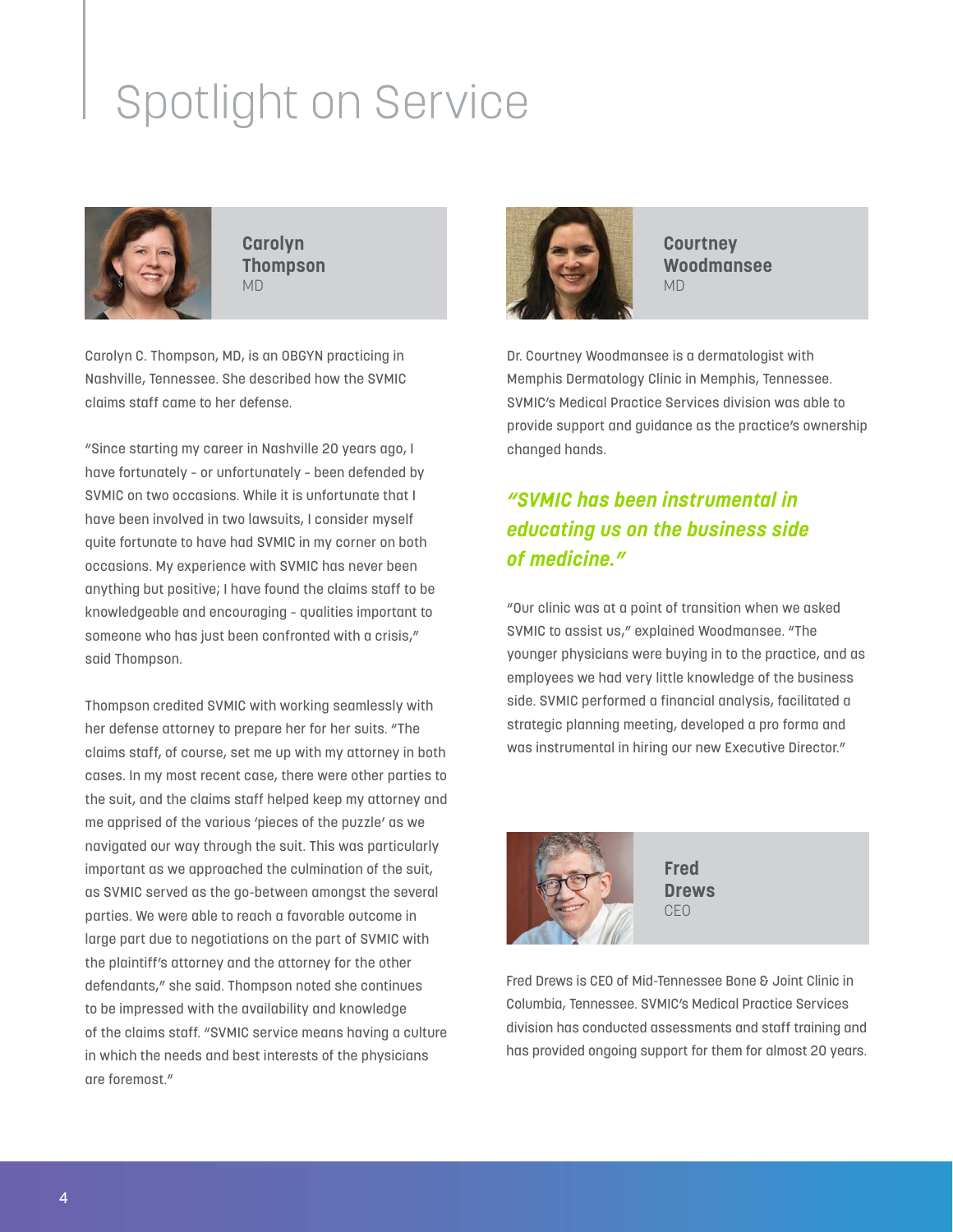"We have time and again called on SVMIC's Medical Practice Services for timely, expert consultation or guidance on topics such as governance, strategy and planning, mergers, staff training, compliance and various legal or operational issues," Drews attests. "The impact has been better decisions, better operations, less risk and greater returns."

Drews illustrates how SVMIC is able to personalize services for his group. "While I'm sure some of the service they've brought to our clinic is duplicated in other settings with other clients, it is always delivered in a customized way. They focus on meeting our needs. Other times our question requires a unique response. In addition, if our situation has gone beyond their in-house resources, they have referred us to subject matter experts that provided what we were looking for. The most outstanding example to me, as CEO, is SVMIC's annual participation in our Planning Day, an all-day affair covering a broad array of strategic and operational matters. They have provided the sound, objective, and knowledgeable point of view consistently over many, many years."



**Jim Howell** Senior Vice President

Jim Howell is Senior Vice President and has been with SVMIC since 1980. Howell shared insights on how a mutually owned company has the policyholder's best interest at heart when defending claims.

"Service to our policyholder owners has always been the core of our business," said Howell. "Physicians formed

SVMIC as a mutually owned, permanent and stable source of professional liability insurance, not subject to the whims of the commercial insurance market. Our employees understand and appreciate that history, which guides our efforts to protect and support policyholders in their provision of health care to their patients."

Howell added observations on how service is handled from the Claims perspective. "Policyholder service in the Claims department, where I've spent my career, has remained essentially unchanged over the years, which is a good thing. Our primary role is to protect our insureds against medical malpractice claims and suits. SVMIC's philosophy of promptly and fairly resolving cases of liability but aggressively defending good medical care has been consistent from day one. However, the scope of the company's services to policyholders in other areas, such as Risk Education and Medical Practice Services, has greatly expanded over time in response to the increasing challenges our policyholders face in a rapidly evolving health care environment. In recent times, it seems that businesses have often evolved to value short-term profits over the long-term interests of customers and employees. It has been very gratifying to work for a company like SVMIC, whose Board of Directors has maintained the company's focus on supporting physicians and their practices over the long haul."



**Lissa Baldwin** Finance Manager

As the Finance Manager of Blount Memorial Physicians Group in Alcoa, Tennessee, Lissa Baldwin has worked with SVMIC for more than 20 years.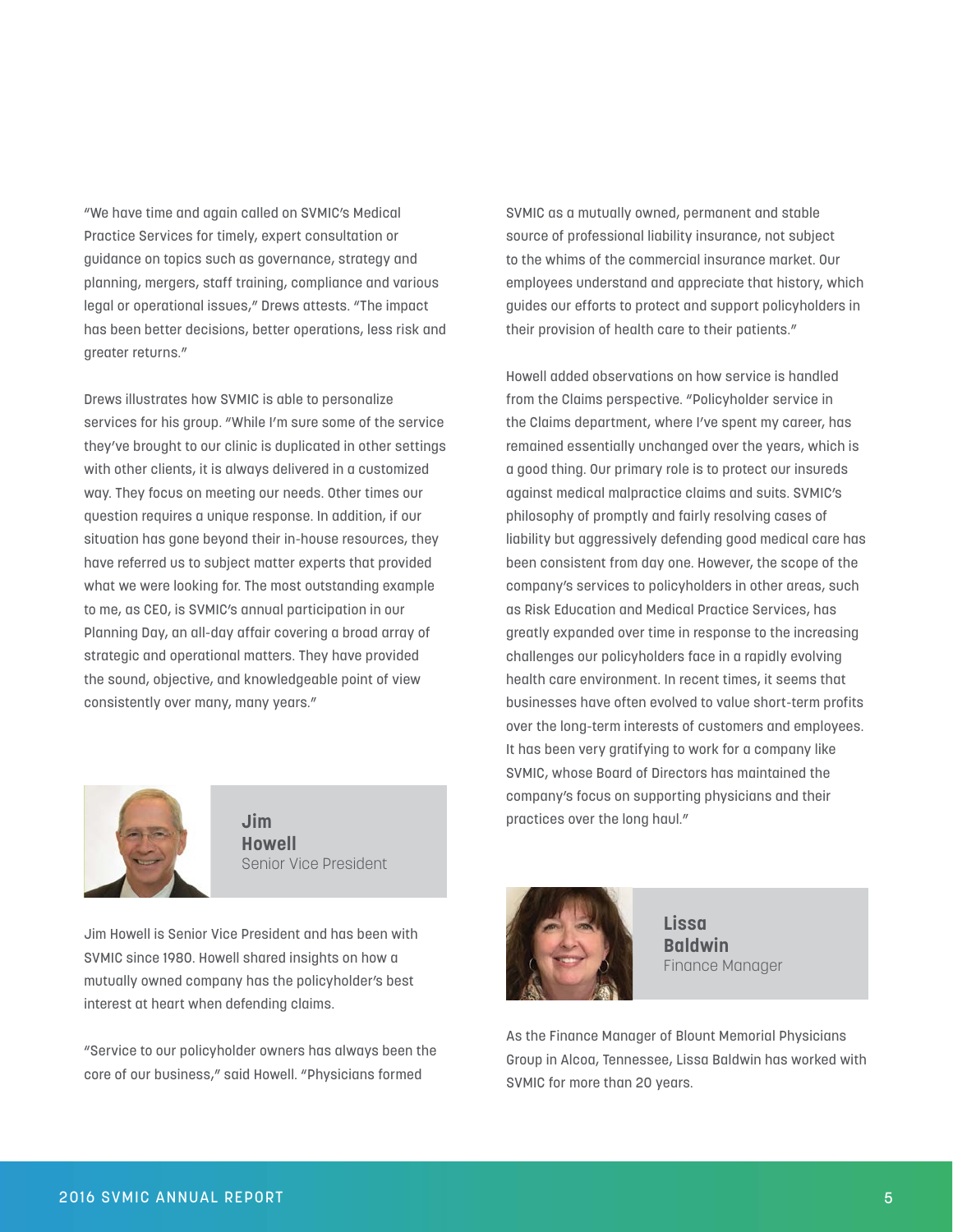# Spotlight on Service

"For me, SVMIC service means I have a resource regardless of my question," Baldwin said. "It means having an actual person, not an automated voice, who can, without exception, provide the information I need. Though I know one should use absolutes with caution, I can firmly say that I always get what I need from SVMIC, including professionalism and a kind voice. I speak to the Underwriting department so often I feel they should be on my Christmas card list. I appreciate the personal visit to deliver our renewal each year and the opportunity to simply chat about children, grandchildren and each others' lives. I think the bottom line is that SVMIC invests in and cares about their policyholders."



**Roland Gray** MD

Dr. Roland Gray is the retiring Medical Director of the Tennessee Medical Foundation. He has worked in a serviceoriented role alongside SVMIC for 20 years. In 1997, he began traveling and working with SVMIC's Risk Education seminars in Tennessee, educating attendees on the importance of their own health.

"I became a policyholder in 1978 when I returned to Tennessee to practice," said Gray. "In the early years, when nobody could get coverage, we all really appreciated the early work SVMIC did. At that time, the leaders in the state realized the importance of having a mutual company rather than a company owned by shareholders and stockholders."

"My experience with SVMIC has allowed me to stay abreast of the changes in medicine and to pass on these changes and coping mechanisms for other physicians in the state. With SVMIC, I have learned the importance of proper communication and how to deal with the stressors of medicine. SVMIC fills in the gaps - learning empathic listening, proper communication and how many lawsuits result from lack of communication. SVMIC has been a partner with me in the workshops I've given and the research and work I've done with more than 2,000 physicians in the state," he said. "It's been a pleasure for me to work with SVMIC," he added, "because we're on the same page - we both want to do what we can to help the physicians with whatever difficulties we're having. They're concerned about the physicians."



**Robin Freese** MD

Dr. Robin Feese is a pediatrician with Commonwealth Pediatrics in Lexington, Kentucky. SVMIC's Medical Practice Services division has worked with Commonwealth Pediatrics for the past five years as the practice withstood leadership and organizational realignment.

"SVMIC has been very personally involved in our practice," said Feese. "They provided guidance and support during a difficult leadership transition for our practice. Tom Stearns provided needed leadership and assistance as we transitioned to a system of balanced governance."

By working with SVMIC's Medical Practice Services (MPS) division, Commonwealth Pediatrics was able to reorganize and find balance. "The restructuring of our office significantly reduced the stress involved in the day-to-day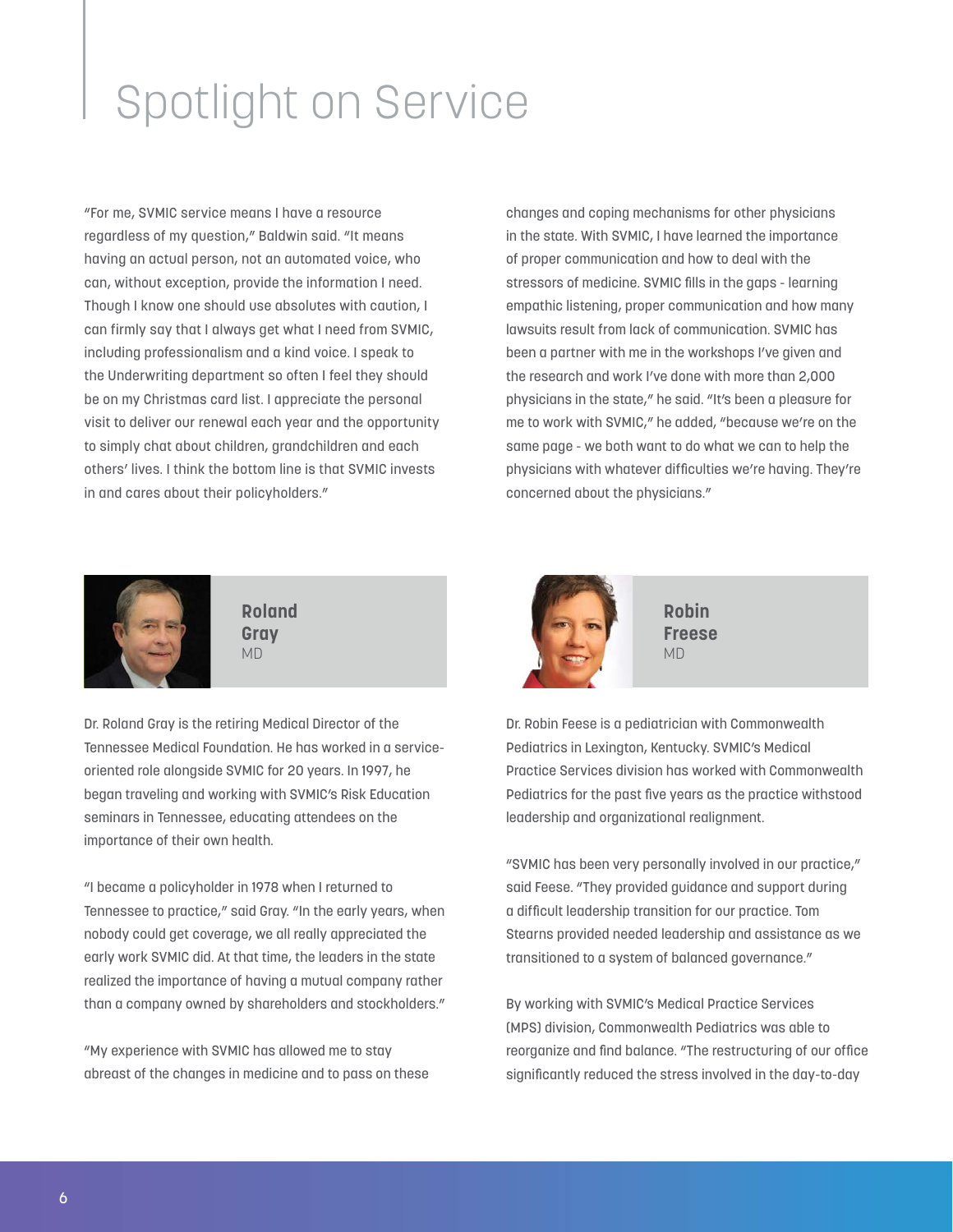business of running the practice. The renewed energy allowed us to focus more on patient care. The physicians, employees and patients all benefited from reducing the tension that had crept into the practice. Over the years, we had neglected to have active physician leadership running the business," said Feese.



**Shelbie Lewis** Underwriting Service Specialist

Shelbie Lewis is an Underwriting Service Specialist with SVMIC. She worked as a temporary employee before accepting a full-time position with SVMIC's Underwriting department in 2013.

### *"I think SVMIC service means to be friendly, attentive and understanding when communicating with our policyholders."*

"It also means to go above and beyond to meet our policyholders' requests, even if it's not the easiest or most convenient task we are being asked to do." She added how SVMIC stands out in a call-center based world. "Something else that is unique about SVMIC is the fact that when a person calls in, they start with a real person and end with a real person. I have been told many times by policyholders they are very thankful for that."

Lewis detailed how SVMIC constantly strives to meet policyholders' needs. "In Underwriting, we are asked to tackle a variety of tasks on a daily basis. Sometimes they take five minutes, and sometimes they can take weeks to complete. Overall, I think this company excels at trying to adapt to and accommodate as many different situations as possible. One big thing that comes to mind is when we rolled out cyber security coverage. We knew this was something physicians and groups needed, so we added this coverage to their existing policies without increasing the premium. We came together as a company to put together the paperwork and policy documents and to get them out in the mail."

Lewis displayed confidence regarding the direction SVMIC is moving in. "We currently offer a lot of great, value-added services, and we are always trying to find new ways to help. We have good communication between departments, and we have a great culture, and I believe that is reflected in the services we provide. I think as long as we stick to our values and continue to hire great employees, our customer service will only improve over time."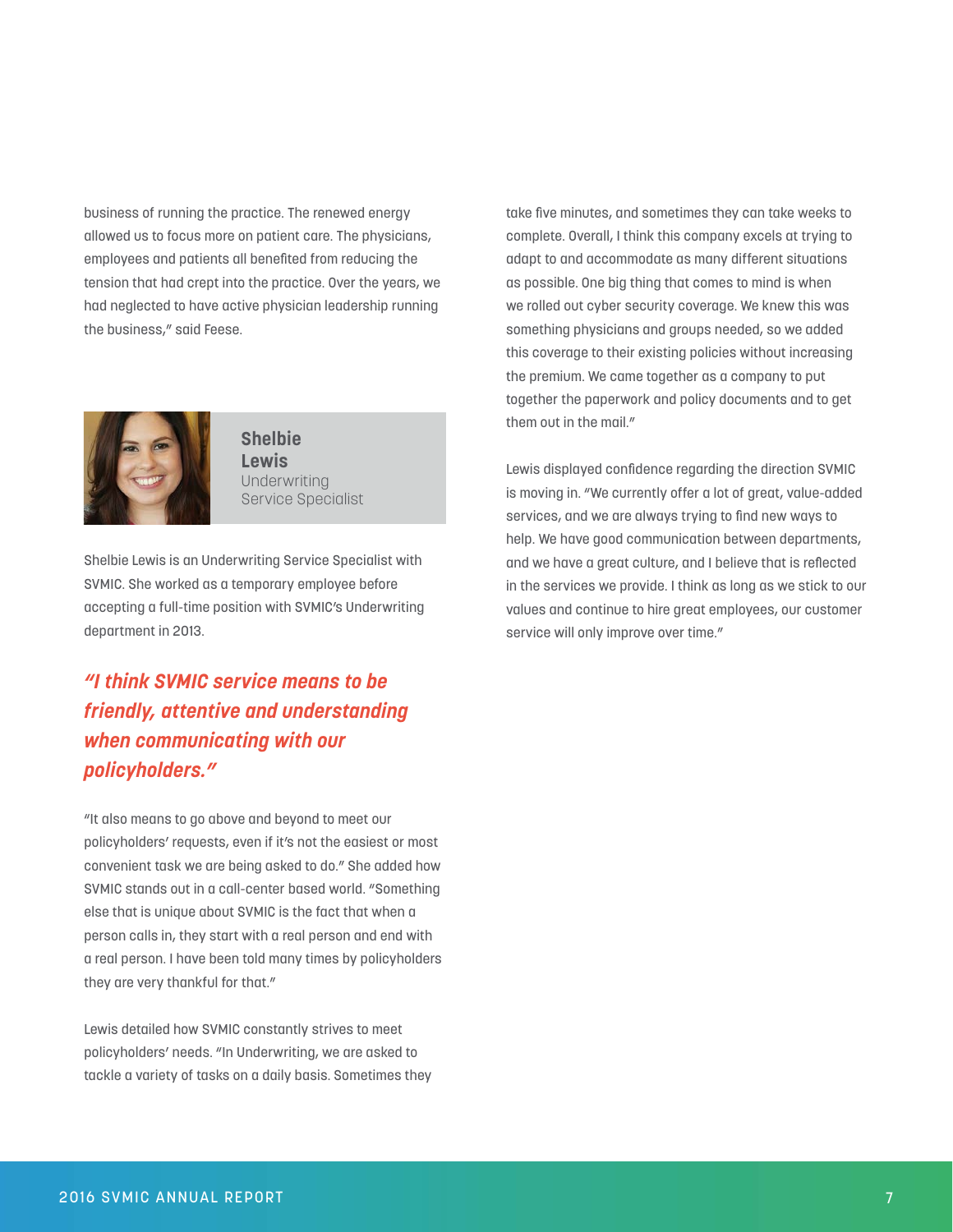# Financial Highlights

The financial strength of our company is crucial in allowing us to continue to deliver on our mission and vision. We continue to build an impressive financial position that

directly enables us to serve you, our policyholders. Financial strength provides you with the confidence that we will be here to protect your reputation when you need us.

| <b>Condensed Balance Sheets</b>                       | 2016            | 2015            |
|-------------------------------------------------------|-----------------|-----------------|
|                                                       |                 |                 |
| <b>Assets</b>                                         |                 |                 |
| Cash & Investments                                    | 1,165,959,000   | 1,144,648,000   |
| <b>Premiums Receivable</b>                            | 17,492,000      | 19,202,000      |
| <b>Accrued Investment Income</b>                      | 8,747,000       | 9,210,000       |
| Reinsurance Recoverable                               | 6,685,000       | 6,072,000       |
| <b>Net Deferred Tax Assets</b>                        | 12,032,000      | 13,781,000      |
| <b>Other Assets</b>                                   | 196,000         | 294,000         |
| <b>Total Assets</b>                                   | \$1,211,111,000 | \$1,193,207,000 |
|                                                       |                 |                 |
| <b>Liabilities &amp; Policyholders' Surplus</b>       |                 |                 |
| Loss & Loss Adjustment Expense Reserves               | 491,500,000     | 508,000,000     |
| <b>Unearned Premiums</b>                              | 68,154,000      | 69,207,000      |
| Reinsurance Balances Payable                          | 31,115,000      | 29,582,000      |
| Accounts Payable and Accrued Expenses                 | 45,806,000      | 39,963,000      |
| <b>Taxes Payable</b>                                  | 521,000         | 539,000         |
| Dividends Payable                                     | 2,649,000       | 2,670,000       |
| <b>Other Liabilities</b>                              | 4,372,000       | 5,271,000       |
| <b>Total Liabilities</b>                              | \$644,117,000   | \$655,232,000   |
| Policyholders' Surplus                                | 566,994,000     | 537,975,000     |
| <b>Total Liabilities &amp; Policyholders' Surplus</b> | \$1,211,111,000 | \$1,193,207,000 |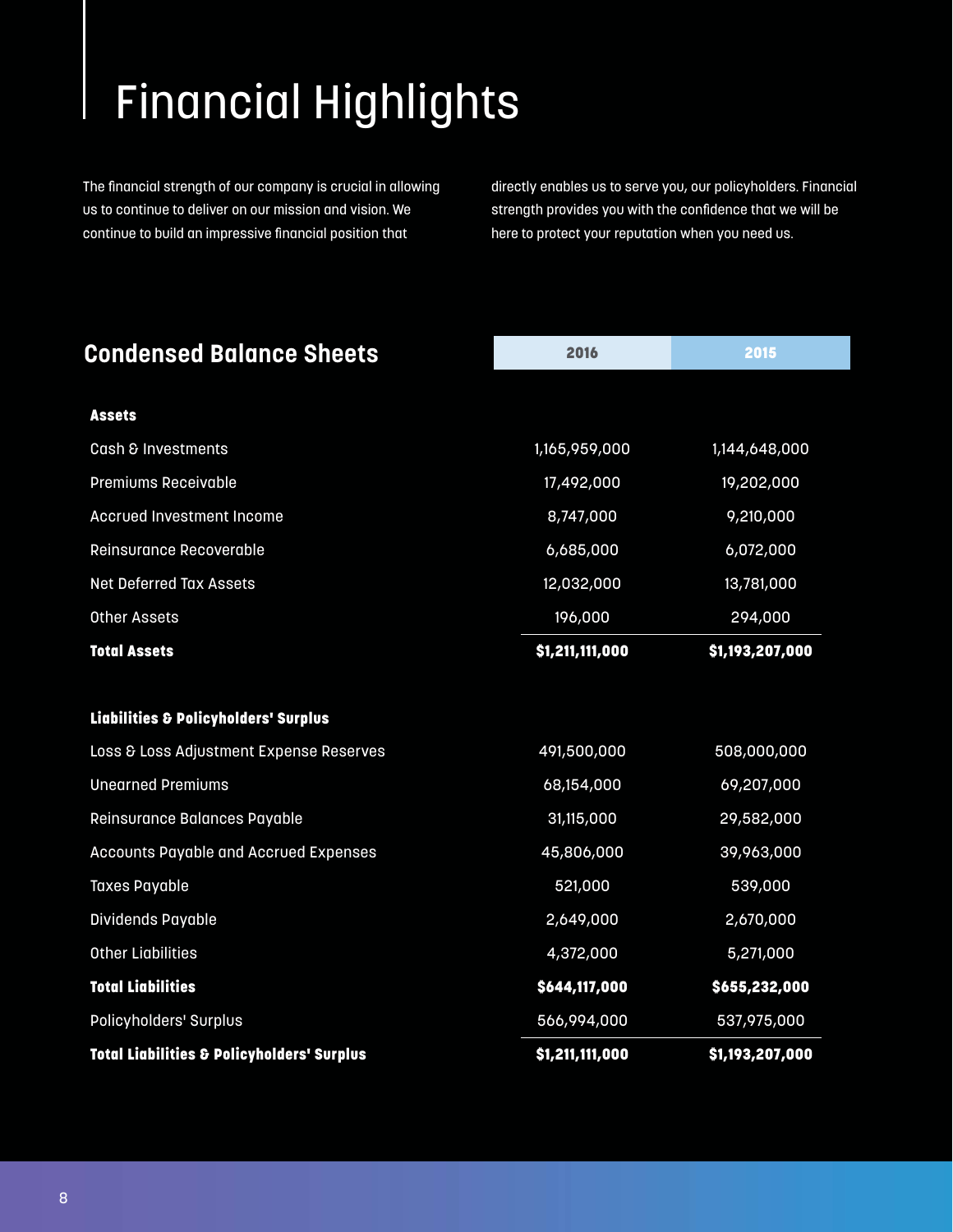| <b>Condensed Statements of Income</b>                    | 2016           | 2015           |
|----------------------------------------------------------|----------------|----------------|
|                                                          |                |                |
| <b>Gross Written Premium</b>                             | 130,355,000    | 133,966,000    |
| <b>Ceded Premium</b>                                     | (18, 507, 000) | (20, 567, 000) |
| <b>Net Written Premium</b>                               | 111,848,000    | 113,399,000    |
| <b>Change in Unearned Premium</b>                        | 1,053,000      | 832,000        |
| <b>Net Earned Premium</b>                                | 112,901,000    | 114,231,000    |
|                                                          |                |                |
| Loss & Loss Adjustment Expenses Incurred                 | 89,502,000     | 90,812,000     |
| <b>Other Underwriting Expenses</b>                       | 21,865,000     | 22,157,000     |
| Net Underwriting Income                                  | 1,534,000      | 1,262,000      |
|                                                          |                |                |
| Net Investment Income                                    | 29,213,000     | 31,797,000     |
| Net Realized Capital Gains (Losses) on Investments       | 1,654,000      | 1,892,000      |
| <b>Net Investment Gains</b>                              | 30,867,000     | 33,689,000     |
|                                                          |                |                |
| Other Income (Expense)                                   | (50,000)       | (81,000)       |
|                                                          |                |                |
| Net Income Before Taxes and Policyholders' Dividends     | 32,351,000     | 34,870,000     |
| Policyholders' Dividends & Federal Income Taxes Incurred | (9,986,000)    | (9, 387, 000)  |
| <b>Net Income</b>                                        | \$22,365,000   | \$25,483,000   |

The financial statements have been prepared in conformity with the accounting practices prescribed or permitted by the Tennessee Department of Commerce and Insurance. The condensed financial information has been derived from the complete statutory-basis financial statements which were audited by Ernst & Young LLP, our independent auditors. A complete set of audited financial statements is available upon request.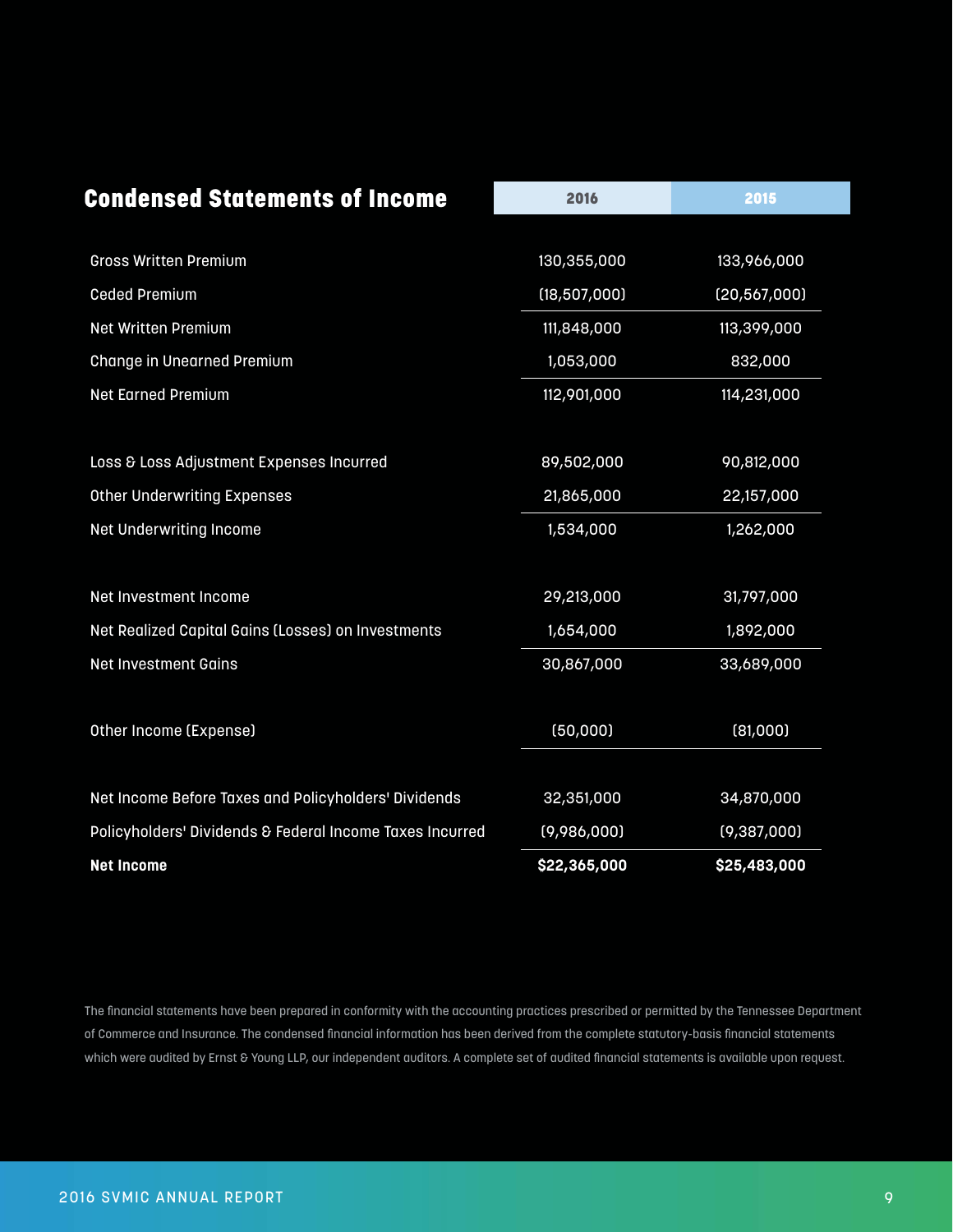# Financial Highlights





### Cumulative Dividends Declared and Return of Capital

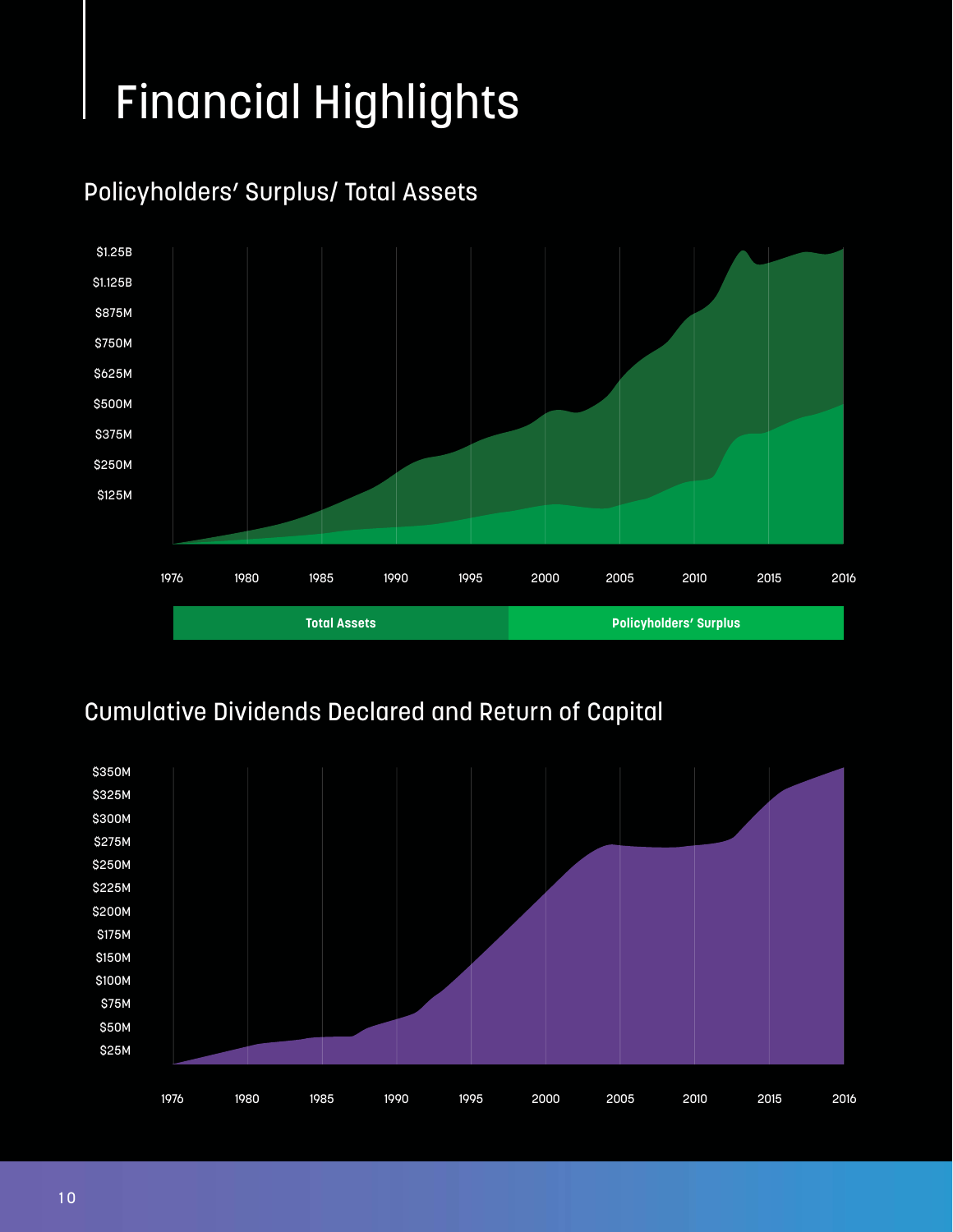

### Premiums Per Physician

"From a financial perspective, we are stronger than ever. And this financial strength means we are always ready to meet our commitment to you."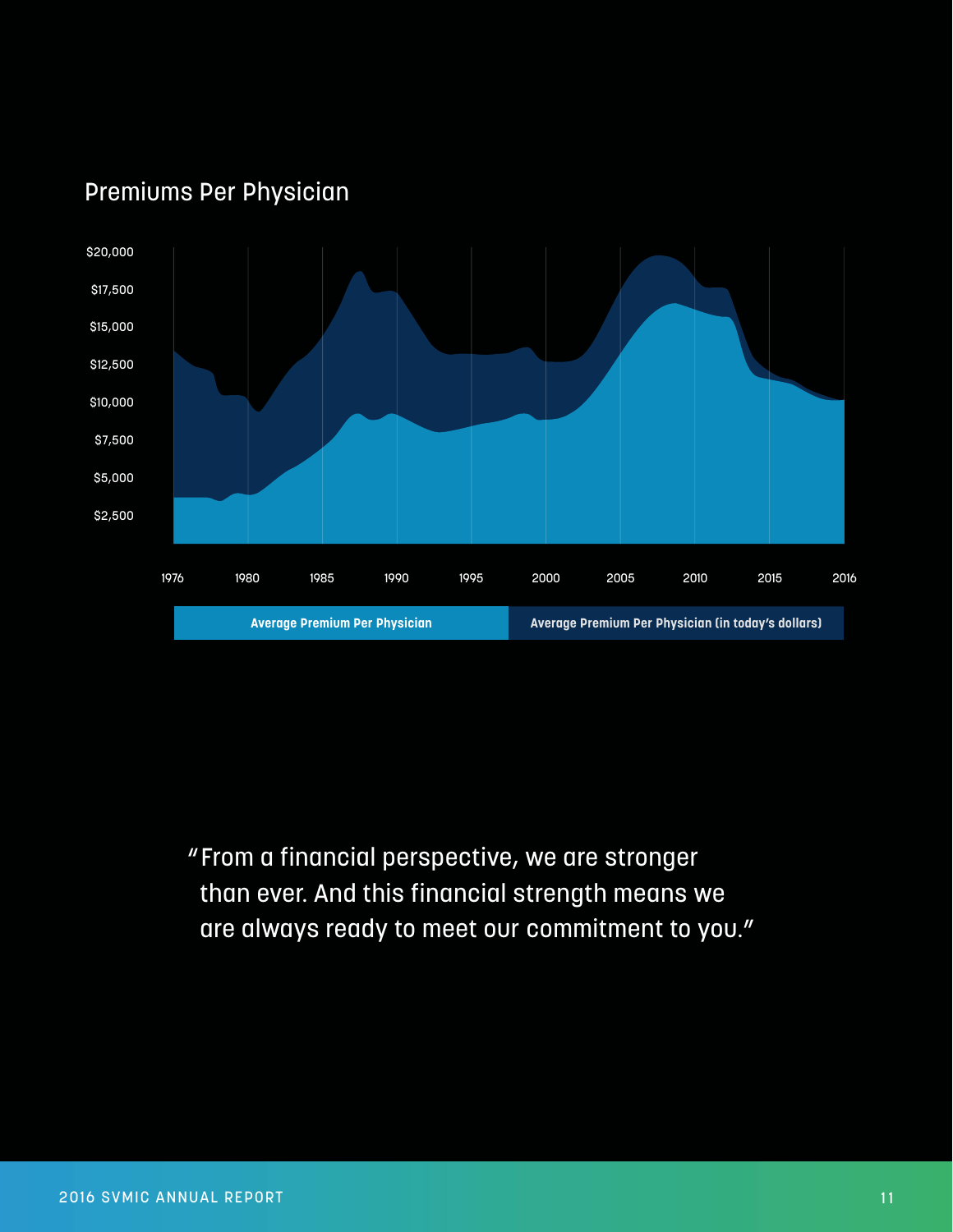# Board of Directors

### **Hugh Francis, III, MD**

#### **Chair of the Board**

General and Vascular Surgery Memphis Surgery Associates Memphis, Tennessee Director Since 1997

#### **John O. Lytle, MD**

#### **Vice Chair of the Board**

Orthopedic Surgery South Arkansas Orthopaedic Center Pine Bluff, Arkansas Director Since 2006

### **Katrina M. Hood, MD**

#### **Secretary of SVMIC**

Pediatrics Pediatric and Adolescent Associates PSC Lexington, Kentucky Director Since 2009

#### **Matthew L. Perkins, MD Treasurer of SVMIC**

Internal Medicine and Pediatrics Tennessee Medicine and Pediatrics PC Smyrna, Tennessee Director Since 2008

#### **Robert J. Berkompas, MD Internal Medicine**

Chief Medical Officer Alive Hospice Nashville, Tennessee Director Since 2010

#### **Chad T. Couch, MD**

#### **Urology**

Chief Medical Officer Bristol Regional Medical Center Bristol, Tennessee Director Since 2008

#### **Wayne A. Hudec, MD,**

#### **General Surgery**

Ozark Surgical Associates Fayetteville, Arkansas Director Since 2009

#### **William I. Mariencheck, Jr., MD**

#### **Pulmonary and Critical Care Medicine**

The Jackson Clinic Jackson, Tennessee Director Since 2012

#### **Raymond S. Martin, III, MD**

#### **General and Vascular Surgery**

The Surgical Clinic PLLC Nashville, Tennessee Director Since 1994

#### **Michael A. McAdoo, MD**

**Family Medicine** Milan Medical Center PC Milan, Tennessee Director Since 2002

#### **Paul C. McNabb, II, MD**

**Internal Medicine/Infectious Disease** St. Thomas Midtown Hospital Nashville, Tennessee Director Since 1996

#### **Gary E. Meredith, MD**

#### **Pediatrics**

Pediatric Diagnostic Associates Chattanooga, Tennessee Director Since 2000

#### **Russell E. Miller, CAE**

**Chief Executive Officer** Tennessee Medical Association Nashville, Tennessee Director Since 2013

#### **John H. Mize, FCAS, MAAA**

#### **President and Chief Executive Officer**  SVMIC

Brentwood, Tennessee Director Since 2013

#### **Elise E. Schriver, MD**

#### **Pulmonary and Critical Care Medicine**

University Pulmonary and Critical Care Knoxville, Tennessee Director Since 2002

#### **Jane M. Sneed, MD**

#### **Pediatrics**

The Children's Clinic Jonesboro, Arkansas Director Since 2013

#### **Lisa J. Young, MD**

#### **Invasive Cardiology**

Sutherland Cardiology Clinic Germantown, Tennessee Director Since 2013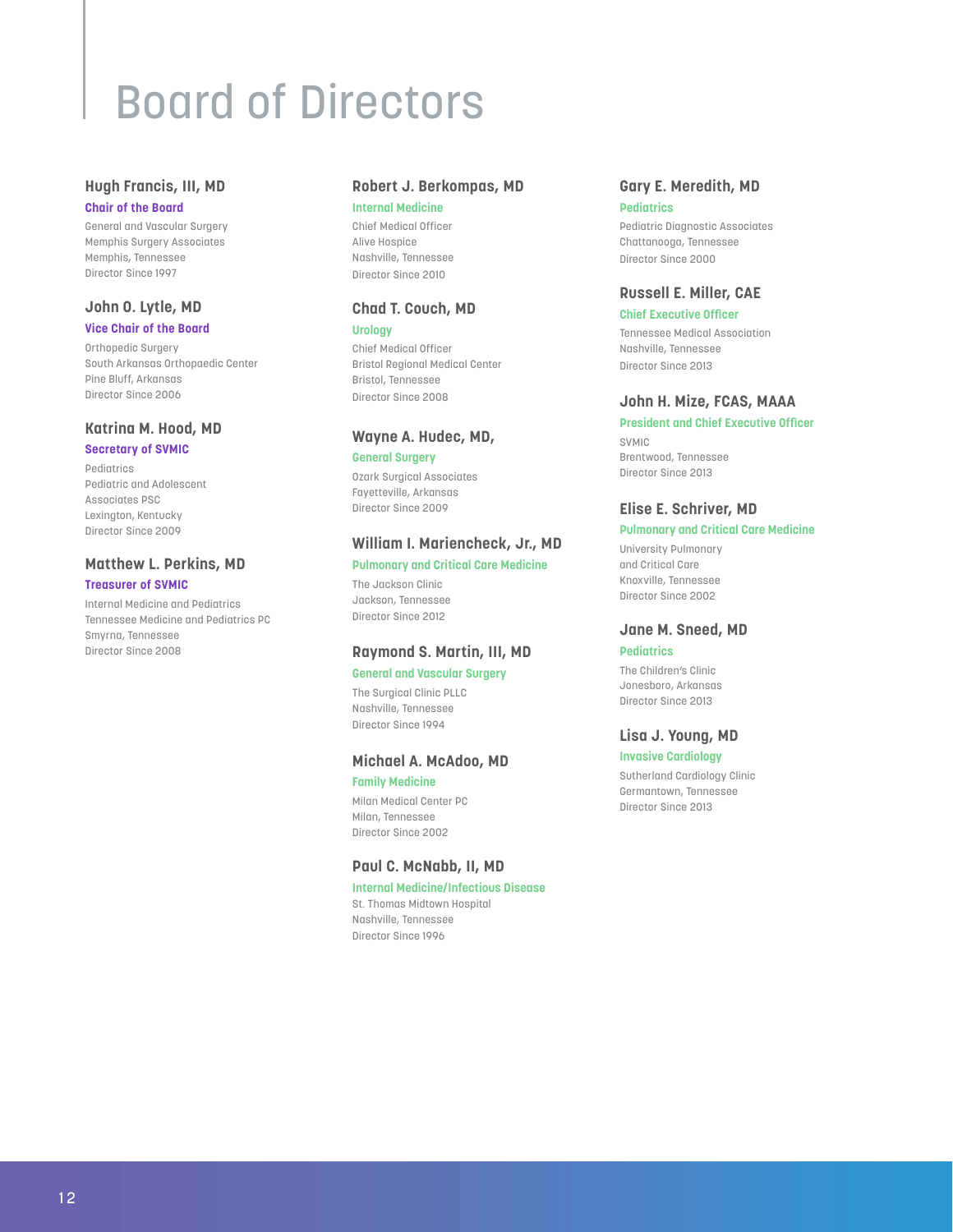# **Officers**

**Hugh Francis, III, MD Chair of the Board**

**John O. Lytle, MD Vice Chair of the Board**

**Katrina M. Hood, MD Secretary**

**Matthew L. Perkins, MD Treasurer**

**John H. Mize, FCAS, MAAA President and Chief Executive Officer**

**Michael A. Ricciardelli, CPA Chief Financial Officer**

**James W. Howell, JD Senior Vice President**

**James E. Smith, CPCU Senior Vice President**

**Robert E. Byrd Vice President, Chief Analytics Officer**

**Sherie L. Edwards, JD, MBA Vice President, Corporate and Legal**

**Raymond M. Meador, Jr., MBA Vice President, Business Development**

**Kenneth W. Rucker, JD Vice President, Claims**

**D. Mart Sesler Vice President, Information Systems**

**Charmy M. Shrode, CIC Vice President, Underwriting**

**Thomas H. Stearns, FACMPE Vice President, Medical Practice Services**

**Rochelle E. Weatherly, JD Vice President, Risk Education and Evaluation Services**

**Jackie P. Boswell, MBA, FACMPE Assistant Vice President, Medical Practice Services**

**Kathy Cartwright, BSN, RN, CPHQ, LNCC Assistant Vice President, Risk Education & Evaluation Services**

**Susan Decareaux, CPCU, CISR, RPLU Assistant Vice President, Underwriting, Pricing and Risk Analysis**

**Stephen A. Dickens, JD, FACMPE Assistant Vice President, Medical Practice Services**

**Brian Fortenberry Assistant Vice President, Underwriting**

**Dan Himmelberg, JD Assistant Vice President, Claims** **Julie Loomis, RN, JD Assistant Vice President, Risk Education and Evaluation Services** 

**Andy Meyers Assistant Vice President, Information Systems**

**Judy Musgrove Assistant Vice President, Marketing and Communications**

**Deborah D. Rose, RN, LNC**

**Assistant Vice President, Medical Information Services**

**Judy Vinson, RN, BSN, CPHQ, LNCC Assistant Vice President, Risk Education and Evaluation Services**

**Alisa S. Wamble, JD Assistant Vice President, Claims**

**Susan L. Bennett Director of Finance and Assistant Corporate Secretary**

**Amy J. Turbeville, MBA Controller**

**Renee A. Lewis Assistant Corporate Secretary and Administrator, Claims**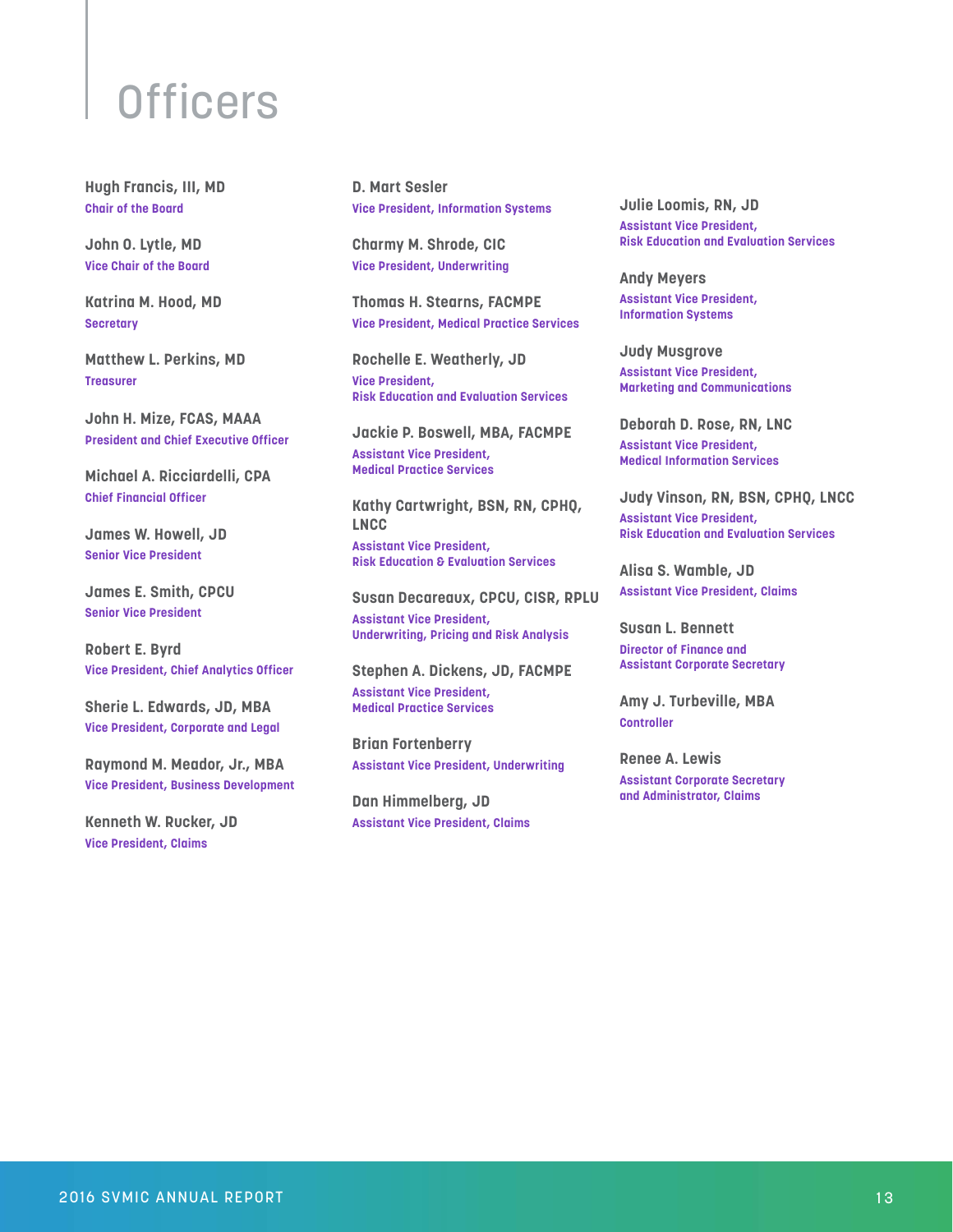### **Committees**

#### **ARKANSAS ADVISORY COMMITTEE**

Wayne A. Hudec, MD, Chair John G. Elders, MD E. Scott Ferguson, MD John O. Lytle, MD David M. Mego, MD Brenda N. Powell, MD Juan C. Roman, MD Jane M. Sneed, MD Dennis B. Yelvington, MD

#### **AUDIT COMMITTEE**

Robert J. Berkompas, MD, Chair Katrina M. Hood, MD Michael A. McAdoo, MD David A. Curbo, CPA (Non-member Consultant)

#### **BUDGET COMMITTEE**

Raymond S. Martin, III, MD, Chair Hugh Francis, III, MD John O. Lytle, MD William I. Mariencheck, Jr., MD Michael A. McAdoo, MD Paul C. McNabb, II, MD Gary E. Meredith, MD Matthew L. Perkins, MD Elise E. Schriver, MD

#### **CLAIMS MANAGEMENT CORE COMMITTEE**

Raymond S. Martin, III, MD, Chair Hugh Francis, III, MD John O. Lytle, MD Paul C. McNabb, II, MD Gary E. Meredith, MD Elise E. Schriver, MD

#### **CLAIMS MANAGEMENT COMMITTEE CONSULTANTS**

R. Louis Adams, MD Neal S. Beckford, MD Richard A. Belden, MD David A. Ciochetty, MD Jon S. Cohen, MD William H. Edwards, Jr., MD Daniel S. Ely, MD William D. Falvey, MD

James C. Fleming, MD Keith L. Goldberg, MD J. Lou Manning, MD Phyllis E. Miller, MD Robert H. Miller, II, MD Alan P. Mullins, MD Frank J. Murabito, MD David J. Soll, MD Jane M. Thomas, MD

#### **COMPENSATION COMMITTEE**

William I. Mariencheck, Jr., MD, Chair Hugh Francis, III, MD John O. Lytle, MD Raymond S. Martin, III, MD Michael A. McAdoo, MD Paul C. McNabb, II, MD Gary E. Meredith, MD Matthew L. Perkins, MD Elise E. Schriver, MD Kye Hudson (Non-member Consultant)

#### **EXECUTIVE COMMITTEE**

John O. Lytle, MD, Chair Chad T. Couch, MD Hugh Francis, III, MD Katrina M. Hood, MD Raymond S. Martin, III, MD John H. Mize, FCAS, MAAA Matthew L. Perkins, MD Elise E. Schriver, MD

#### **INVESTMENT COMMITTEE**

Matthew L. Perkins, MD, Chair Hugh Francis, III, MD John O. Lytle, MD William I. Mariencheck, Jr., MD Raymond S. Martin, III, MD Michael A. McAdoo, MD Paul C. McNabb, II, MD Gary E. Meredith, MD Elise E. Schriver, MD

#### **RISK MANAGEMENT COMMITTEE**

Elise E. Schriver, MD, Chair J. Michelle Allmon, MD Melanie B. Blake, MD Michael S. Dolan, MD

Daniel S. Ely, MD JimBob Faulk, MD Scott R. Fowler, MD Hugh Francis, III, MD Katrina M. Hood, MD Charles S. Joels, MD John O. Lytle, MD Paul C. McNabb, II, MD Douglas O. Olsen, MD Antwan D. Robinson, MD Matthew P. Willis, MD

#### **SUCCESSION PLANNING COMMITTEE**

Hugh Francis, III, MD, Chair John O. Lytle, MD Paul C. McNabb, II, MD John H. Mize, FCAS, MAAA Michael A. Ricciardelli, CPA Elise E. Schriver, MD Kye Hudson (Non-member Consultant)

#### **UNDERWRITING COMMITTEE**

Chad T. Couch, MD, Chair Brady W. Allen, MD Robert J. Berkompas, MD Mark E. Bigler, MD Ravi D. Chauhan, MD Anthony T. Everhart, MD Hugh Francis, III, MD Benjamin L. Huff, MD Robert C. Hughes, MD Christine L. Kasser, MD Shauna Lorenzo-Rivera, MD John O. Lytle, MD William I. Mariencheck, Jr., MD Paul C. McNabb, II, MD Ryan D. Mire, MD Craig A. Myers, MD Matthew L. Perkins, MD Jason A. Weaver, MD Lisa J. Young, MD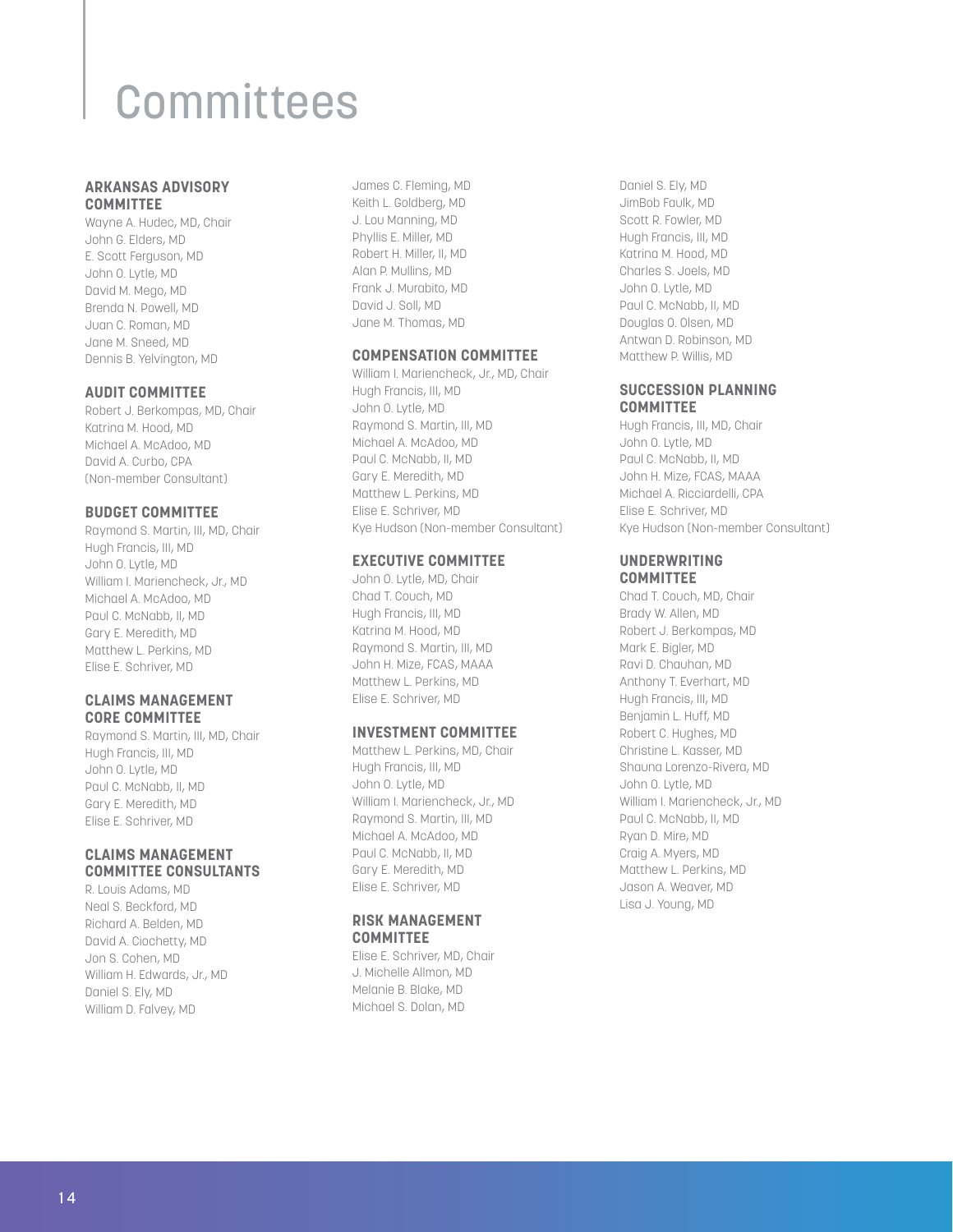"At the end of the day, physician involvement and physician governance ensures that SVMIC will always have your interests at heart."

**Hugh Francis, III, MD**